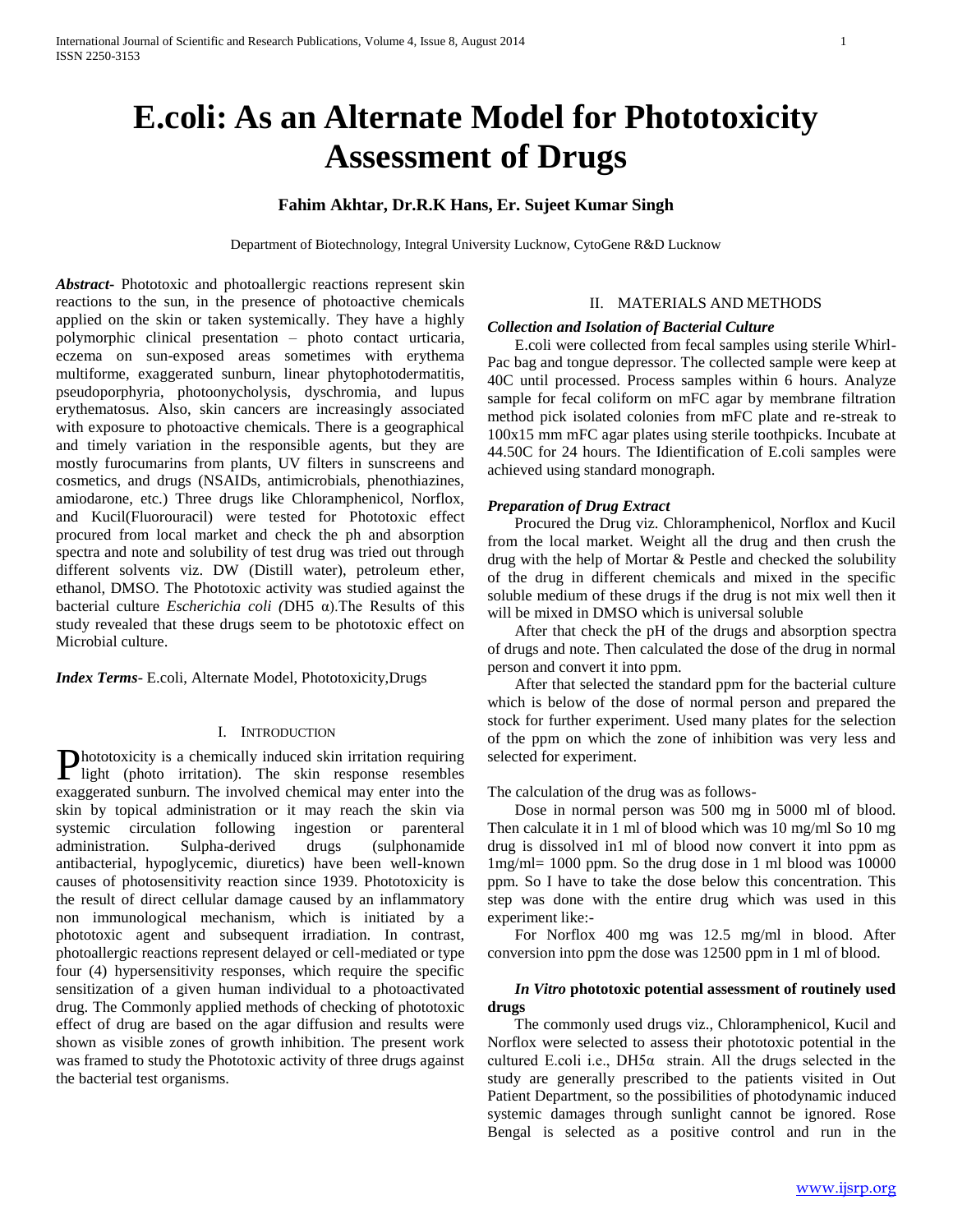experiments under identical conditions. Based on the results of the earlier experiments, non-toxic intensities of UV-A (1.4 mW/cm2 or 5.04 J/cm2), UV-B (0.6 mW/cm2 or 2.16 J/cm2) and sunlight (1.4×105 Lux) and exposure period of 5 min were selected as irradiation dose to assess the phototoxic potential, if any, in the drugs tested in the study. Prior to start the experiments of phototxicity assessment, different concentration like (20,40,60,100 µg/ml, and different conc. of all drugs were screened in dark and UV exposure to assist any effect on these intensities.

 The Rose Bengal shows positive result so it is selected as a positive control in this experiment.

## III. RESULTS

 In this study, 3 Drugs (Chloramphenicol,Kucil and Norflox) are as follows-

## **Result of Chloramphenicol on 20,40,60 and 100ppm**

 The Drugs shows absorption maxima on UV-B so selected the UV-B for exposure on drug and the following results are appear as-

 The Chloramphenicol shows the inhibition zone at concentration of 20 ppm in UV-B is 11 mm and in Dark is 9.0 mm and on 40 ppm in UV-B is 14 mm and in dark 10 mm.

On 60 ppm in UV-B 16 mm and in dark 12 mm.

On 100 ppm in UV-B 21 mm and in dark 14 mm.

#### **Result of Chloramphenicol on 50,100,150, and 200 ppm**

 The Chloramphenicol shows the inhibition zone at concentration of 50 ppm in UV-B is 16 mm and in Dark is 8.0 mm and on 100 ppm in UV-B is 18 mm and in dark 10 mm. On 150 ppm in UV-B 20 mm and in dark 12 mm.

On 200 ppm in UV-B 21 mm and in dark 14 mm.

#### **Result of Norflox on 50,100,150, and 200 ppm**

 The Norflox shows the inhibition zone at concentration of 50 ppm in UV-B is 14 mm and in Dark is 8.0 mm and on 100 ppm in UV-B is 17 mm and in dark 10 mm.

On 150 ppm in UV-B 20 mm and in dark 12 mm.

On 200 ppm in UV-B 18 mm and in dark 13 mm.

#### **Result of Kucil on 3,5,8, and 10 ppm**

 The Kucil does not shows the inhibition zone at concentration of 3 & 5 ppm in UV-B and in dark. On 8 ppm in UV-B 7 mm and in dark no zone appeared.

On 10 ppm in UV-B 10 mm and in dark no zone appeared.

As shown in result that with increases of the concentration of drug and exposure of UV-B the zones are increases and the number of colonies are decreases so the drugs are showing phototoxic potential.

#### IV. DISCUSSION

 Various drugs are being used by human beings at an alarming rate due to concomitant increase in deseases all over the world. These drugs may be toxic to human beings and their toxicity may increase further under exposure to UVR/sunlight. Thus an assessment of their phototoxic response is a matter of great concern as most of the patients may be exposed to solar radiation after intake of the chemicals.

 We observed that photoexcited Chloramphenicol, Norflox and Kucil produce significant amount of singlet oxygen (1O2) at the levels of their usage. The generation of reactive oxygen species (ROS) by these drugs was dependent upon the exposure periods under ambient intensities of UV-B and solar radiation. It is well known that ROS produced by various compounds under the influence of ultraviolet/ visible radiation, are responsible to alter the normal function of cellular constituents (de gruijl et al., 2003) and skin photosensitization causing erythema or edema (Ichihashi et al., 2003; Dornelles et al., 2004)

 Moreover, some photoexcited chemicals are also known to produce phototoxicity to biomolecules (Bertoloni et al., 2000; Viola et al., 2000; Miolo et al., 2002). The earlier studies of our laboratory also supported the view point (Ray et al., 2002; Ray et al., 2005).

 Phototoxicity caused by illuminated may be further induced in many folds by an increase of UV radiation in sunlight due to depletion of ozone layer (Sweden, 1990; Fredrick, 1993; Winker and Trepte, 2004).The UVR/sunlight testing is very necessary during production of new drug (Fahim akhtar., 2012).

 Therefore an exposure to UVR/sunlight should be avoided after intake of the phototoxic drug viz- Chloramphenicol, Norflox, Kucil.

 Chloramphenicol, Norflox is a bacteriostatic antimicrobial and has gram-positive and gram-negative bactericidal activities while Kucil is an Anti-cancer drug . All the drugs shows maximum absorption at 280nm in UV-B irradiance.

#### V. CONCLUSIONS

 We have shown the absorption spectrum of Chloramphenicol, Norflox, and Kucil, which lies in the UV region. This indicates that the chemicals are absorbing UV radiation. The phototoxicity of drug is expected on the basis of absorption spectra and testing on E.coli. It is conceivable that the therapy with these drugs represents an additional risk factor for skin photo carcinogenesis. The work performed over the E.coli  $DH5\alpha$  strain can be used satisfactorily for in vitro phototoxicity assessment of drugs. The study suggests that the drug tested may be phototoxic in presence of increasing UVR (specially) the UV-B fraction) due to O3 depletion. Patients, who are using the photosensitive drugs and are fair skinned, would be more vulnerable for harmful effects of UVR. So the people using drugs should avoid sun exposure.

 From this point of view, these environmental pollutants and drugs has always been a matter of concern to scientists. In this present study, we have shown that these widely spread pollutants and drugs becomes toxic to both Prokaryotic (E.coli sp.) and Eukaryotic when they comes in contact with the sunlight (mainly in UV Radiation). However, in vivo studies are required to further asses its potential before any recommendations. These drugs are very common to use but has strong phototoxic ability. It may cause skin and other diseases in human beings.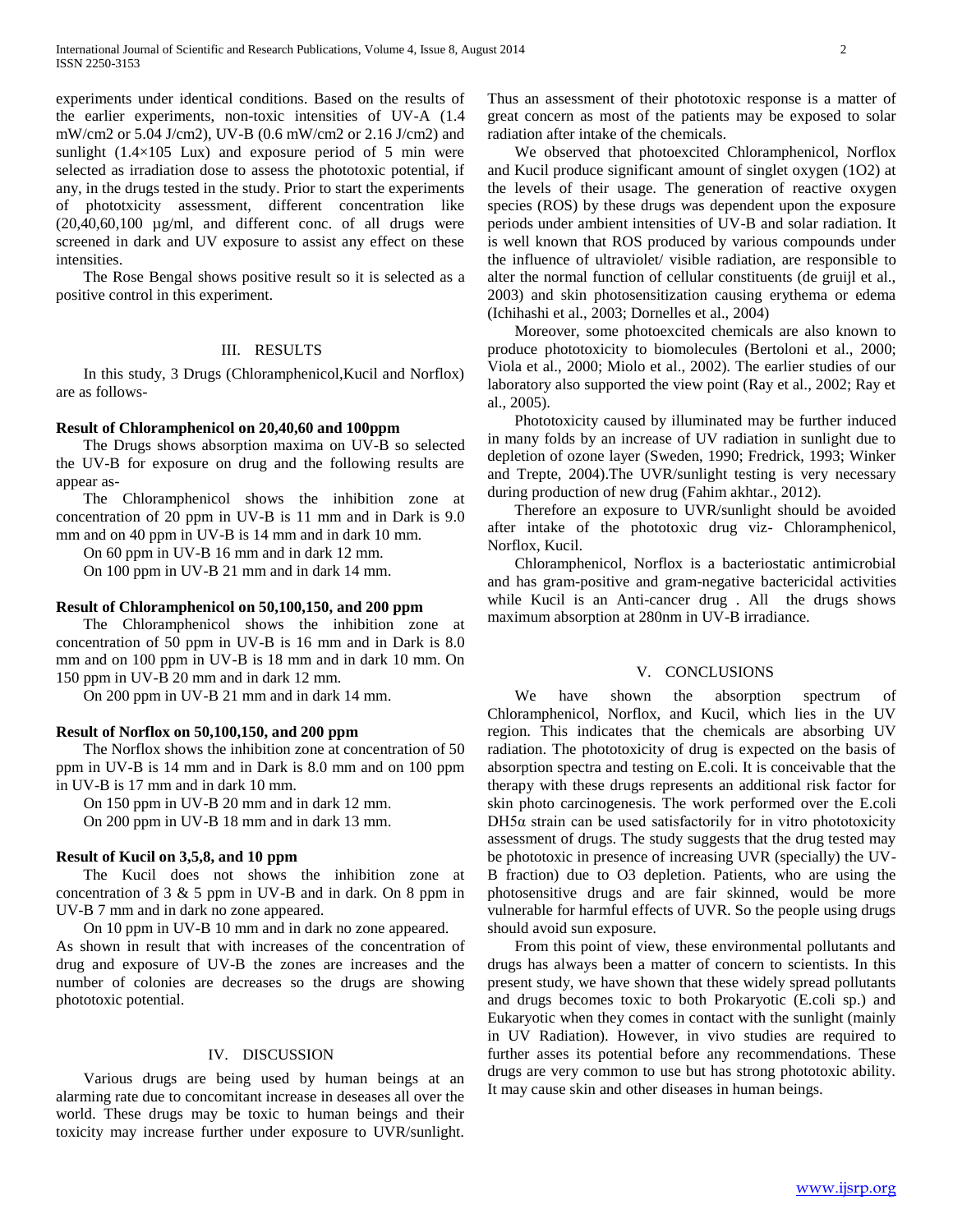## ACKNOWLEDGEMENT

 I would like to give my esteem to Er. Sujeet Kumar Singh, Director (Admin) CytoGene Research & Development, Lucknow for giving permission to work in this prestigious institute and thereby bestow platform for students to gain familiarity and working opportunity. I would also like to thank Dr. Rajendra K Hans, Director (R&D) under whose unvarying supervision and guidance I was able to entire my project. I if truth be told admire him for his gravity and maturity and in giving out his hoard of cognizance. I would also like to thanks My Parents and my loving Elder Brother Salim for their moral prop up except for which this work could not have been accomplished.

 **COLONY FORMING UNIT (C.F.U)** After incubation period, the growth of bacterial colonies on plate was counted:- 94×104SURVIBILITY **--**

## **TABLE- 1. Effect of UV-B Radiation (0.4mW/cm2) exposure on E.coli growth**

| Sl.No.           | Exposure   | No. of Colonies |
|------------------|------------|-----------------|
| . .              |            | $94 \times 104$ |
| <u>.</u>         | 5 minutes  | $70\times104$   |
| $\sqrt{2}$<br>J. | 10 minutes | $35\times104$   |

## AGAR DIFFUSION METHOD

## **TABLE-2. Inhibition zone at different concentration of Rose Bengal on E.coli**

| Exposure<br>(dose)              | $50$ ppm | $100$ ppm | $150$ ppm | 200ppm         |
|---------------------------------|----------|-----------|-----------|----------------|
| $UV-B$<br>$(0.4 \text{mw/cm2})$ | 1.2      | 2.5       | 4.6       | 5.4            |
| Dark                            | No       | No        | No        | N <sub>0</sub> |

## **TABLE-3. Inhibition zone at 20, 40, 60, & 100 ppm concentration of Chloramphenicol.**

| Exposure              | 20 ppm | 40 ppm | $60$ ppm | $100$ ppm |
|-----------------------|--------|--------|----------|-----------|
| (Dose)                |        |        |          |           |
| $UV-B$                |        |        |          |           |
| $(0.4 \text{mw/cm2})$ | 11     | 14     | 16       | 21        |
|                       |        |        |          |           |
| Dark                  | 9.0    | 10     | 12       | 14        |

## **Table-4. Inhibition zone at 50,100,150 & 200 ppm concentration of Chloramphenicol**

| Exposure          | $50$ ppm | $100$ ppm | 150 ppm | $200$ ppm |
|-------------------|----------|-----------|---------|-----------|
| (Dose)            |          |           |         |           |
| $UV-B$            | 16       | 18        | 20      | 24        |
| $(0.4$ mw/cm2 $)$ |          |           |         |           |
| Dark              | 8.0      | 10        | 12      | 14        |

#### **Table-5. Inhibition zone at 50,100,150 & 200 ppm concentration of Norflox**

| Exposure<br>(Dose)              | $50$ ppm | $100$ ppm | $150$ ppm           | $200$ ppm |
|---------------------------------|----------|-----------|---------------------|-----------|
| $UV-B$<br>$(0.4 \text{mw/cm2})$ | 14       | 16        | ∽<br>$\mathbf{I}$ . | 18        |
| Dark                            | 8.0      | 10        | 1 J                 | 13        |